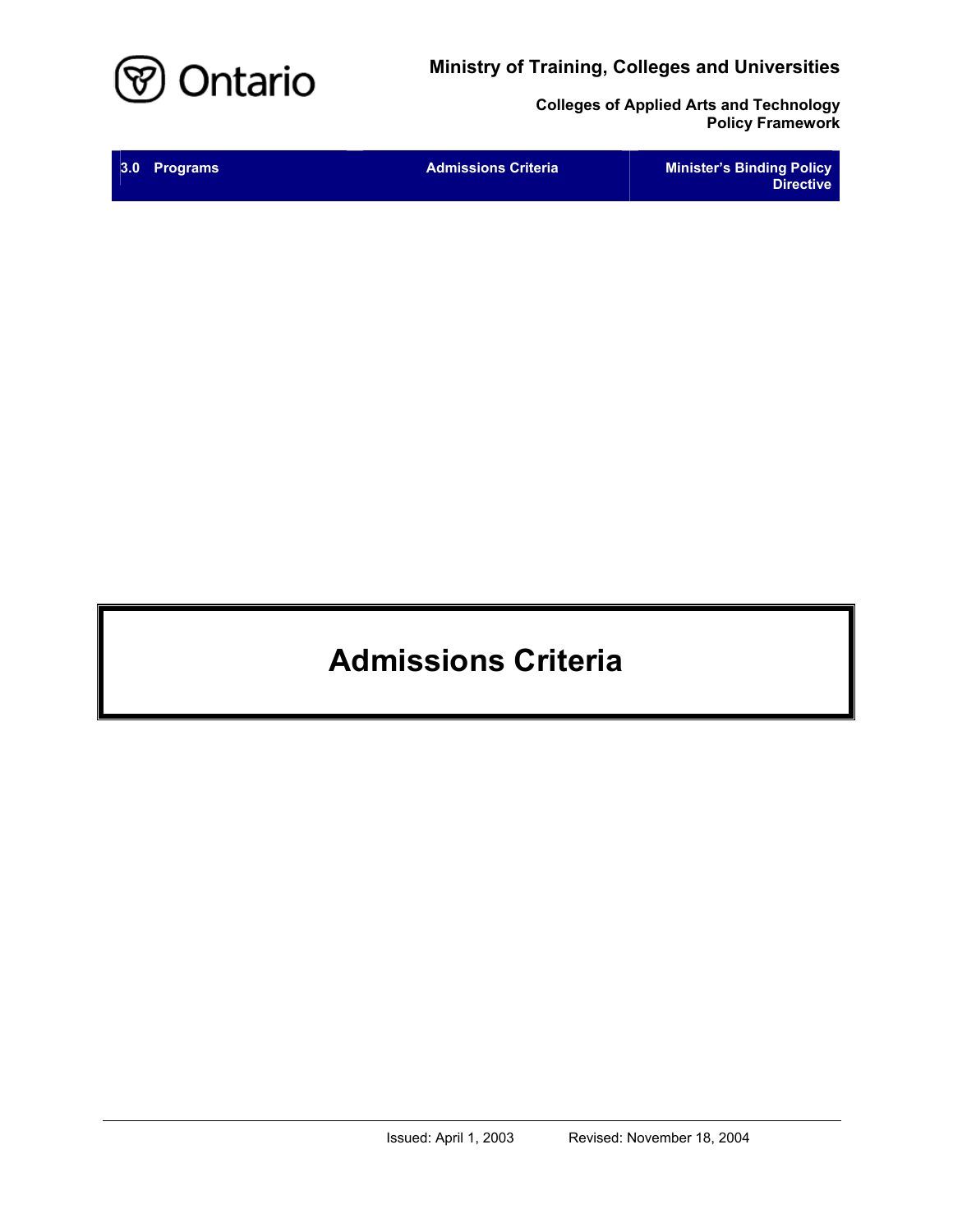# **Ministry of Training, Colleges and Universities**



**Colleges of Applied Arts and Technology Policy Framework** 

| 3.0 Programs | <b>Admissions Criteria Admissions Criteria</b><br><u> 1999 - Johann Barnett, f</u> | <b>Minister's Binding Policy</b><br><b>Directive</b> |
|--------------|------------------------------------------------------------------------------------|------------------------------------------------------|
|              | <b>TABLE OF CONTENTS</b>                                                           |                                                      |
|              |                                                                                    |                                                      |
|              |                                                                                    |                                                      |
|              |                                                                                    |                                                      |
|              |                                                                                    |                                                      |
|              |                                                                                    |                                                      |
|              |                                                                                    |                                                      |
|              |                                                                                    |                                                      |
|              |                                                                                    |                                                      |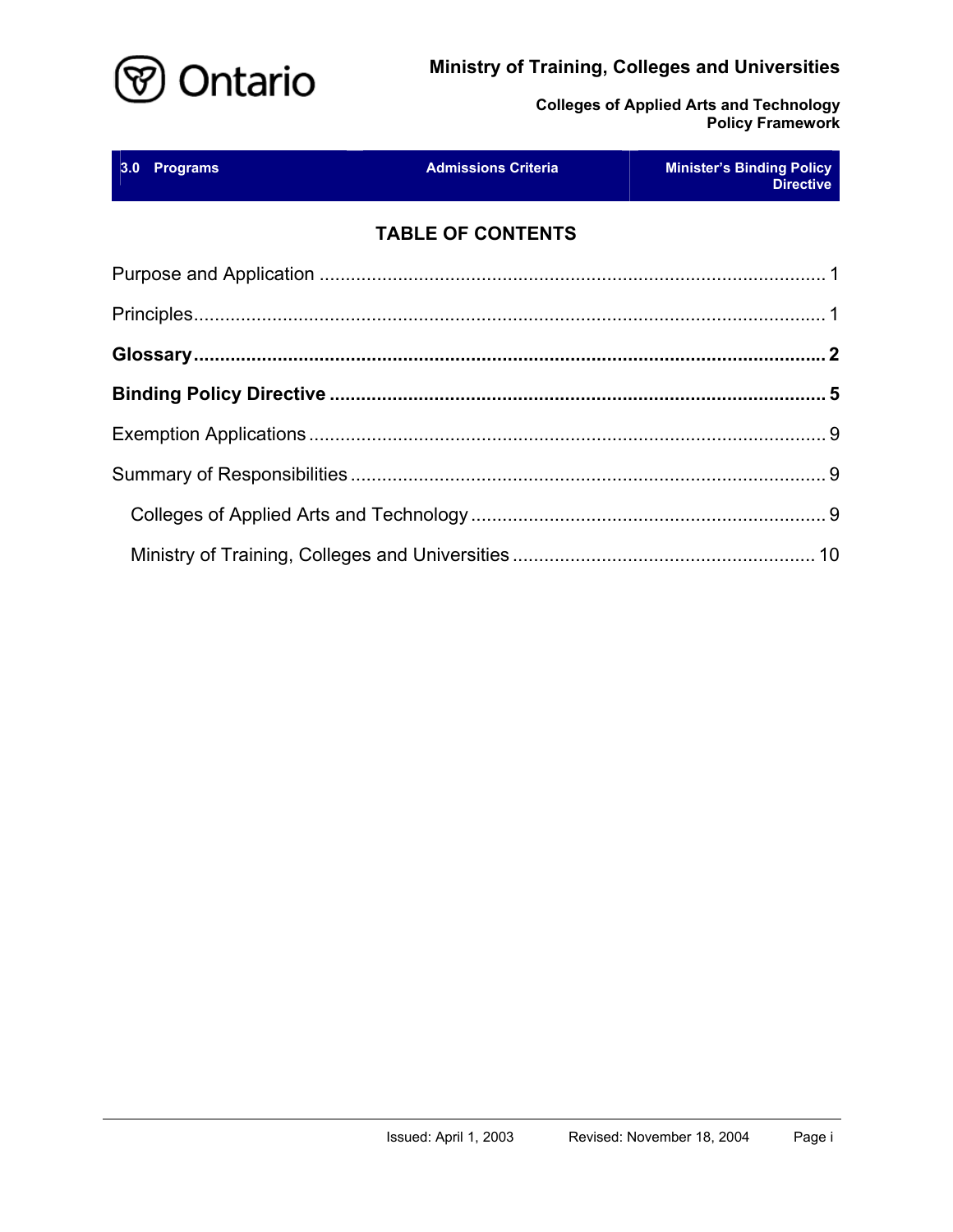

| 3.0<br><b>Programs</b> |
|------------------------|
|------------------------|

**3.0 Admissions Criteria Minister's Binding Policy Directive** 

#### <span id="page-2-0"></span>**Purpose and Application**

The general admissions criteria provide a clear and consistent method that all colleges are to use when considering applicants for entrance to all college programs of instruction. The criteria, outlined in Section 11 (1) of [O. Reg. 34/03](http://www.e-laws.gov.on.ca/html/regs/english/elaws_regs_030034_e.htm) under the *[Ontario Colleges of Applied Arts and Technology Act, 2002,](http://www.e-laws.gov.on.ca/html/statutes/english/elaws_statutes_02o08f_e.htm)* state that an applicant is to be "considered for admission to an appropriate program of instruction if the person,

- a) is the holder of an Ontario Secondary School Diploma or its equivalent;
- b) is nineteen years of age or older on or before the commencement of the program in which the applicant intends to enrol; or
- c) does not meet the criteria set out in clauses (a) and (b) but is the holder of an admission requirement established by the board of governors for a specific program of instruction."

In practice this means that the holder of an Ontario Secondary School Diploma is eligible for admission regardless of age.

This binding policy directive is issued in accordance with the *Ontario Colleges of Applied Arts and Technology Act, 2002,* which gives the Minister of Training, Colleges and Universities the authority to make binding policy directives in relation to the manner in which colleges carry out their objects or conduct their affairs.

This binding policy directive, which applies to all colleges, sets out the requirements to establish specific admission criteria and procedures for all full-time or part-time postsecondary programs of instruction. This directive also applies to college baccalaureate degree programs of instruction in an applied field of study, commonly known as applied degrees.

For further information regarding this binding policy directive, click on the Contact link to consult with the appropriate [ministry contact,](http://caat.edu.gov.on.ca/HTMLpages/Contacts_Eng.html#Admissions_Policy) listed in the Contacts section on the web site.

## <span id="page-2-1"></span>**Principles**

The Minister of Training, Colleges and Universities has ultimate responsibility and accountability for the college system and has established a policy framework within which colleges have the flexibility to meet local needs.

Colleges should recognize and provide innovative opportunities that foster development of the diverse goals and aptitudes of the applicants.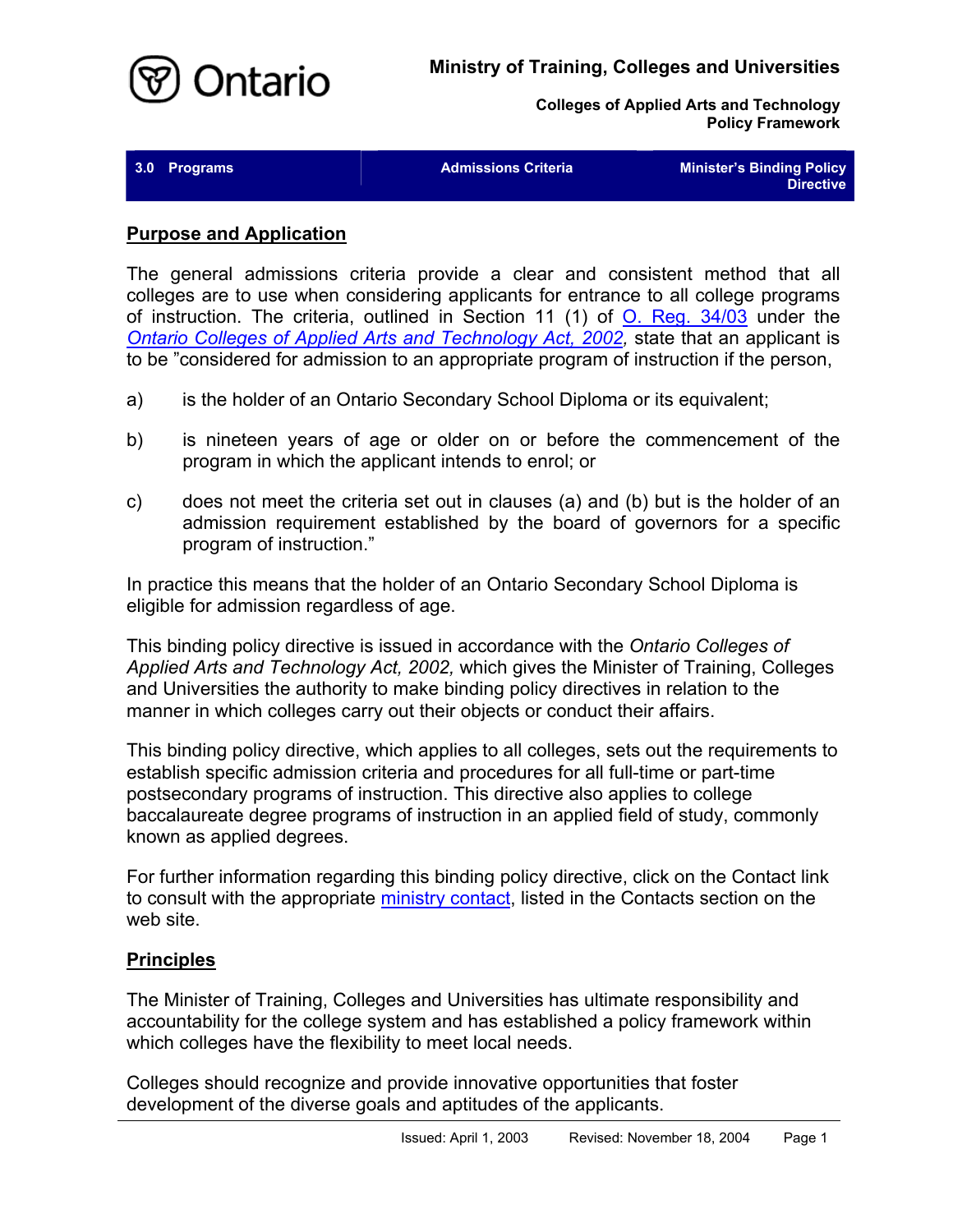# **Ministry of Training, Colleges and Universities**



**Colleges of Applied Arts and Technology Policy Framework** 

| 3.0 Programs | <b>Admissions Criteria</b> | <b>Minister's Binding Policy</b> |
|--------------|----------------------------|----------------------------------|
|              |                            | <b>Directive</b>                 |

Colleges should strive to respond to the needs of the economy.

Postsecondary education and training should be accessible to willing and qualified individuals.

Convenient access to appropriate information is essential for individuals to make informed choices to achieve their education and training goals.

Individuals require certain knowledge, aptitudes, and skills, appropriate to the program of instruction, in order to profit from the program of instruction.

College preparation courses at Ontario secondary schools are designed to provide students with the knowledge and skills they need to meet the entrance requirements for college programs of instruction. University/college preparation courses include content that is relevant to both university and college programs of instruction. University courses include content that is relevant to both university degree and college applied degree programs.

Admission processes established for college programs of instruction must be objective and transparent.

The Ontario *[Human Rights Code](http://www.e-laws.gov.on.ca/html/statutes/english/elaws_statutes_90h19_e.htm)* is to be met in college admissions processes.

#### <span id="page-3-0"></span>**Glossary**

**Applied degree program:** a prescribed set of courses/studies and work-related experiences oriented to a field of practice that culminates in mastery of the bodies of knowledge and skills appropriate to the baccalaureate degree level in an applied field of study and necessary to be an effective practitioner on graduation and to remain professionally current thereafter.

Colleges may be granted consent to offer baccalaureate degree programs of instruction in an applied field of study by the Minister of Training, Colleges and Universities according to the *[Post-secondary Education Choice and Excellence Act,](http://www.e-laws.gov.on.ca/html/statutes/english/elaws_statutes_00p36_e.htm)  [2000.](http://www.e-laws.gov.on.ca/html/statutes/english/elaws_statutes_00p36_e.htm)* 

**Articulation agreement:** a formal agreement between one or more colleges and one or more educational institutions or boards of education that recognizes learning achievement, facilitates student progress, minimizes curriculum duplication, and eases the transition from one institution to the other.

**Collaborative program:** generally, an academic or vocational program of instruction that has been developed co-operatively by university and college partners to facilitate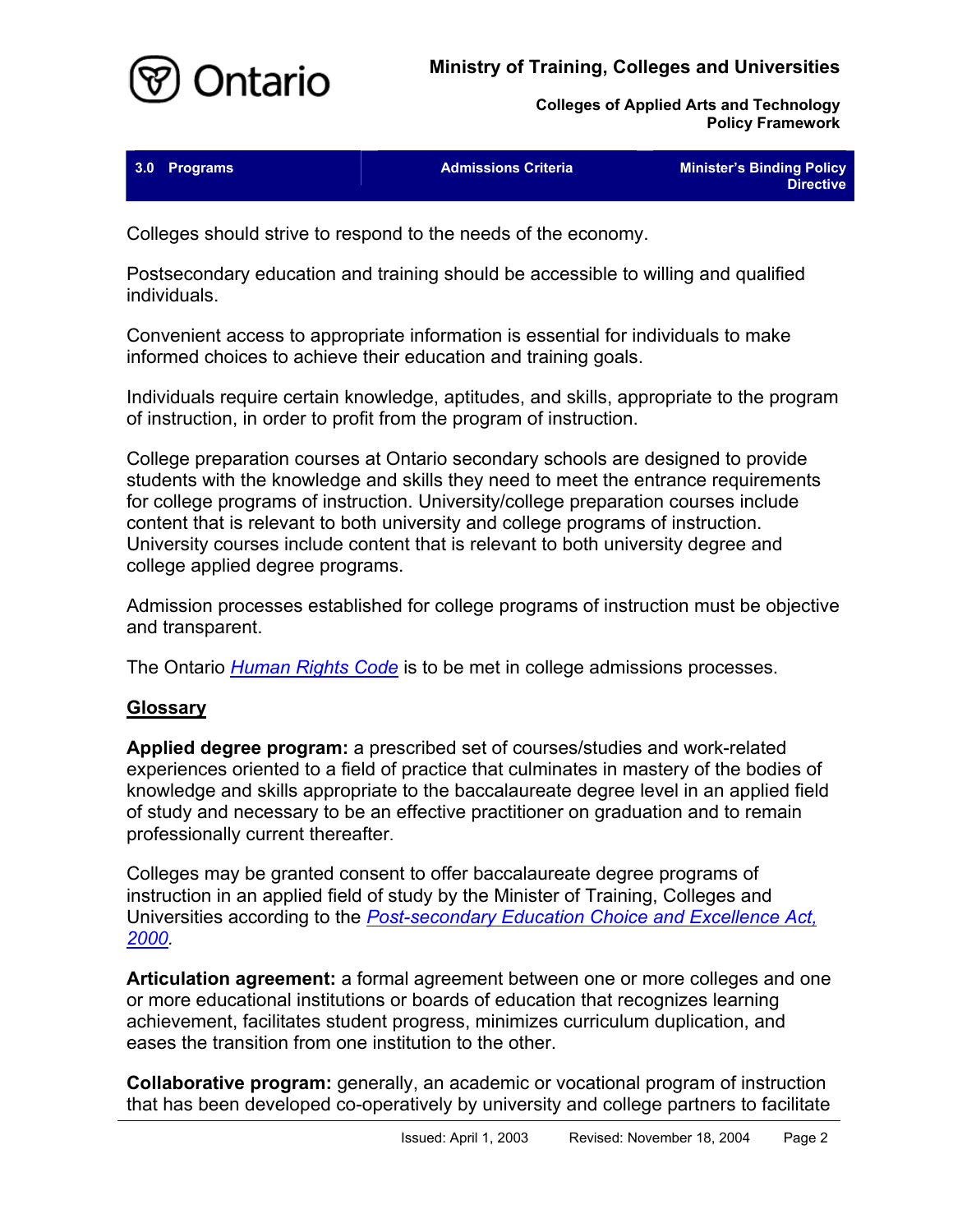

**2.0 Programs Admissions Criteria Minister's Binding Policy <b>Admissions Criteria** Minister's Binding Policy **Directive** 

learners' efficient progression towards one or more credentials for which the learning has been achieved in both a college and a university. Collaborative programs of instruction ensure that learning that has already been achieved will be recognized by the receiving institution according to the terms outlined in the articulation agreement. There are a number of models for collaborative programs of instruction.

**College central admissions publication:** a compilation of college admission requirements and selection procedures for each program of instruction, the waiting list information, and an admission decision review procedure.

**Integrated program:** two or more distinct, approved, free-standing programs of instruction, in one or more institutions, amalgamated into one program of instruction for enrolment, curricula, examination, and administrative purposes and for which the eligible enrolment is reported on the basis of the institution-of-registration. The program of instruction is planned, maintained, and delivered by one or more institutions from each sector and culminates in one credential, normally a baccalaureate degree.

**Mature student status:** status of an applicant who does not have an Ontario Secondary School Diploma or equivalent but has reached the age of 19 years on or before the commencement of the program of instruction in which he or she intends to enrol.

**The Ontario Secondary School Certificate (OSSC):** a credential of recognition will be granted on request to students who leave school before earning the Ontario Secondary School Diploma, provided that they have earned a minimum of 14 credits (7 compulsory and 7 optional credits).

**Ontario Secondary School Diploma:** a provincially recognized credential of recognition earned on successful completion of secondary school requirements established by the Ministry of Education and known as an Ontario Secondary School Diploma (OSSD), a Secondary School Graduation Diploma (SSGD), or a Secondary School Honours Graduation Diploma (SSHGD).

**OSSD equivalent:** a secondary school graduation diploma, such as the General Education Diploma (GED), from another jurisdiction, or documentation, as determined by the college, that supports the applicant's claim of having completed the learning outcomes of an OSSD.

**Oversubscribed program:** a program of instruction for which the number of eligible applicants exceeds the number of applicants required to fill the program.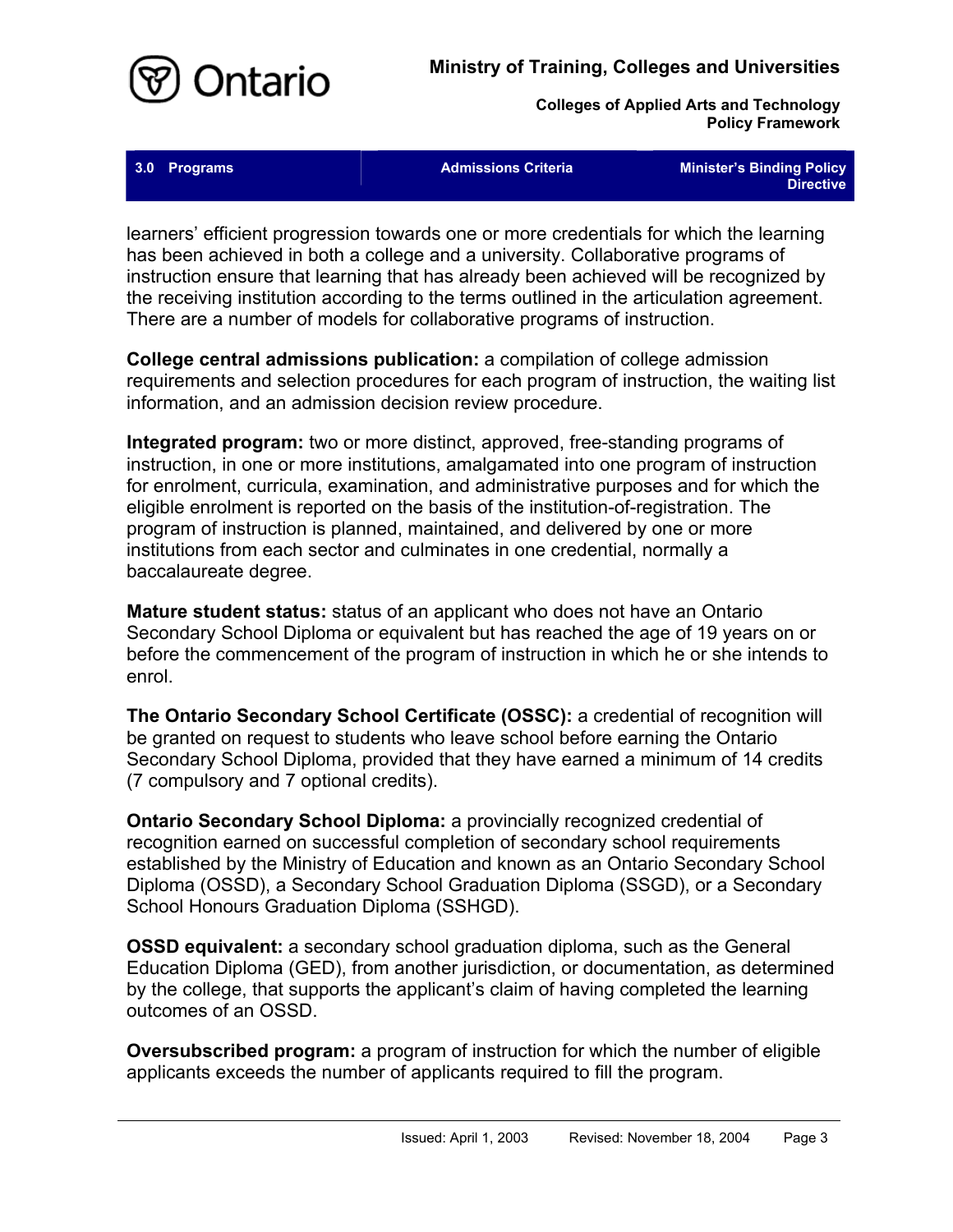

| 3.0 Programs | <b>Admissions Criteria</b> | <b>Minister's Binding Policy</b><br><b>Directive</b> |
|--------------|----------------------------|------------------------------------------------------|
|              |                            |                                                      |

**Postsecondary program of instruction:** collectively, basic postsecondary and postbasic programs of instruction, which are defined below.

- **Basic postsecondary program:** a program of instruction that conforms to the levels of learning articulated in the Credentials Framework (see the Minister's Binding Policy Directive on [Framework for Programs of Instruction:](http://caat.edu.gov.on.ca/HTMLpages/Programs_Eng.html#Program_Framework) Appendix A) and leads to the awarding of one of the following credentials: Ontario College Certificate, Ontario College Diploma, Ontario College Advanced Diploma, or an applied degree. Basic postsecondary programs also include joint collegeuniversity programs that lead to the awarding of a degree by the university partner.
- **Post-basic program**: a program of instruction that conforms to the levels of learning articulated in the Credentials Framework (see the Minister's Binding Policy Directive on [Framework for Programs of Instruction:](http://caat.edu.gov.on.ca/HTMLpages/Programs_Eng.html#Program_Framework) Appendix A) and leads to the awarding of an Ontario College Graduate Certificate.

**Program of instruction:** a group of related courses leading to a diploma, certificate, or other document awarded by the board of governors.

**Resident of Ontario:** a person who fulfils one or more of the following criteria:

- A person who can establish bona fide residency in Ontario as a Canadian citizen or permanent resident as defined by the *[Immigration and Refugee](http://laws.justice.gc.ca/en/I-2.5) [Protection Act](http://laws.justice.gc.ca/en/I-2.5)* (Canada) for a period of 12 consecutive months (excluding periods spent in a postsecondary institution) prior to registration in the year for which application is being made.
- A person who is dependent on a parent or legal guardian, and that parent or legal guardian can establish bona fide residency in Ontario as a Canadian citizen or permanent resident as defined by the *[Immigration and Refugee](http://laws.justice.gc.ca/en/I-2.5)* **[Protection Act](http://laws.justice.gc.ca/en/I-2.5)** (Canada) for a period of 12 consecutive months prior to registration in the year for which the application is being made. For purposes of this binding policy directive on admissions criteria, a person is considered to be independent of his or her parent or legal guardian if:
	- he or she has been out of high school for five years; or
	- he or she is married, widowed, or divorced; or
	- − he or she has dependent children.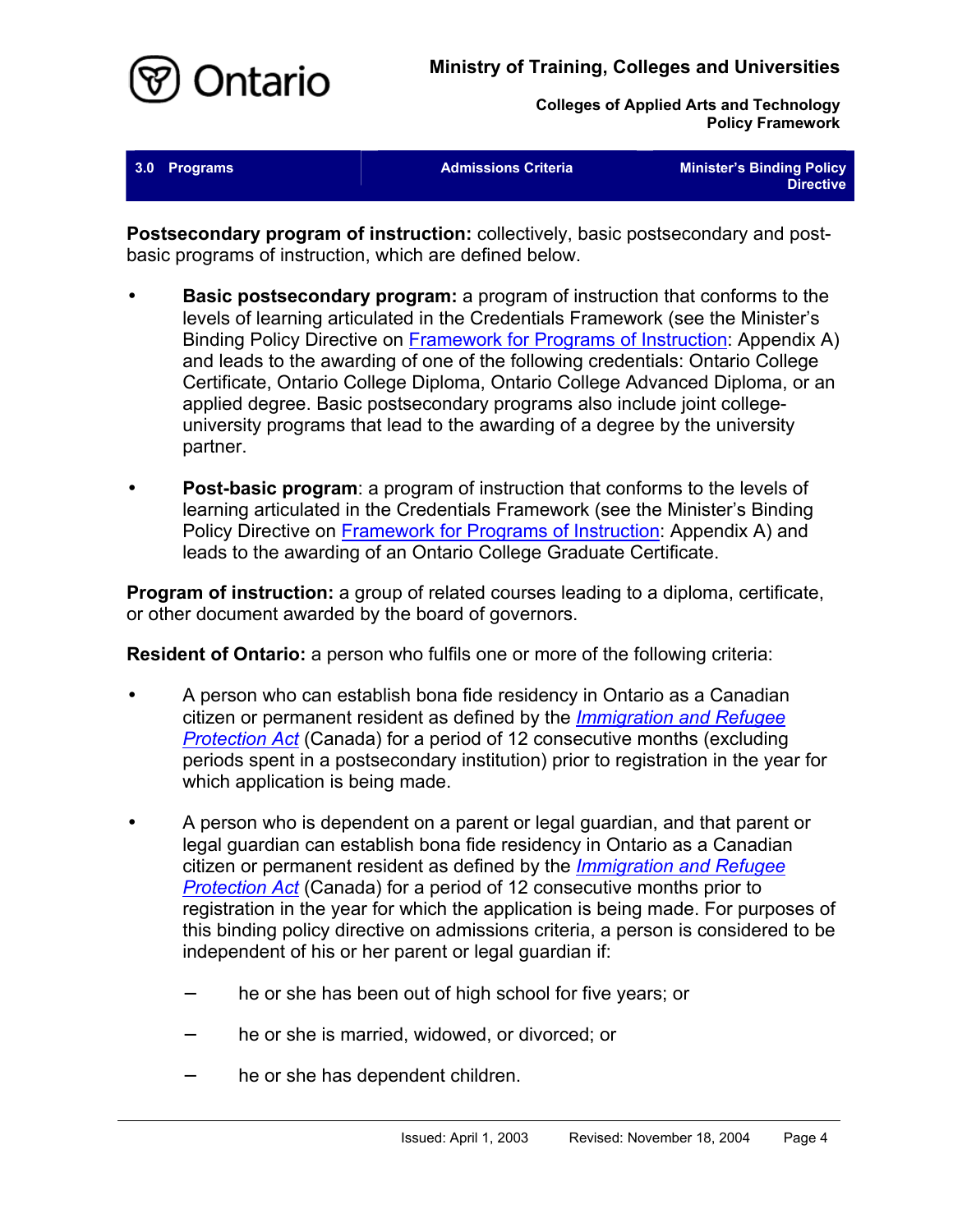

| 3.0 Programs | <b>Admissions Criteria</b> | <b>Minister's Binding Policy</b><br>Directive 1 |
|--------------|----------------------------|-------------------------------------------------|
|--------------|----------------------------|-------------------------------------------------|

- A person who can establish bona fide residency in Ontario as a Canadian citizen or permanent resident as defined by the *[Immigration and Refugee](http://laws.justice.gc.ca/en/I-2.5) [Protection Act](http://laws.justice.gc.ca/en/I-2.5)* (Canada) for a period of 12 consecutive months prior to being stationed temporarily outside of Canada as an employee of a provincial or Canadian government or an international organization.
- A person who is a Canadian citizen or permanent resident as defined by the *Immigration and Refugee Protection Act* (Canada) who has taken up permanent residency in Ontario prior to registration as part of a bona fide family relocation from another Canadian province or territory. This does not include relocating to Ontario for the sole purpose of attending an Ontario college of applied arts and technology.

Evidence of bona fide residency may include (but is not restricted to) filing of Ontario tax returns, eligibility to vote in Ontario, production of a permanent driver's licence or an Ontario motor vehicle registration, proving place of employment, and filing municipal tax returns.

For the purposes of this policy, a Canadian citizen includes a Status Indian or Inuit as defined by the federal government.

**Resident of a province or territory in Canada:** an applicant who is a Canadian citizen or a permanent resident in a province or territory as defined by the *Immigration and Refugee Protection Act* (Canada) who can establish bona fide residency in a province or territory other than Ontario, in accordance with the Ontario residency definitions outlined above.

## <span id="page-6-0"></span>**Binding Policy Directive**

- **A. A central admissions publication is to be made available to the public, including by posting it on the college web site and by allowing people who do not have Internet access to look through the publication at the office of the college registrar. The publication is to include the college's current admission criteria and selection procedures for each postsecondary program of instruction to be offered by the college. Any other college publication that contains reference to admission criteria or selection procedures is to refer to the central admissions publication.**
- **B. The admission process is to consist of the following consecutive steps:**
	- **I. the determination of the applicant's system eligibility**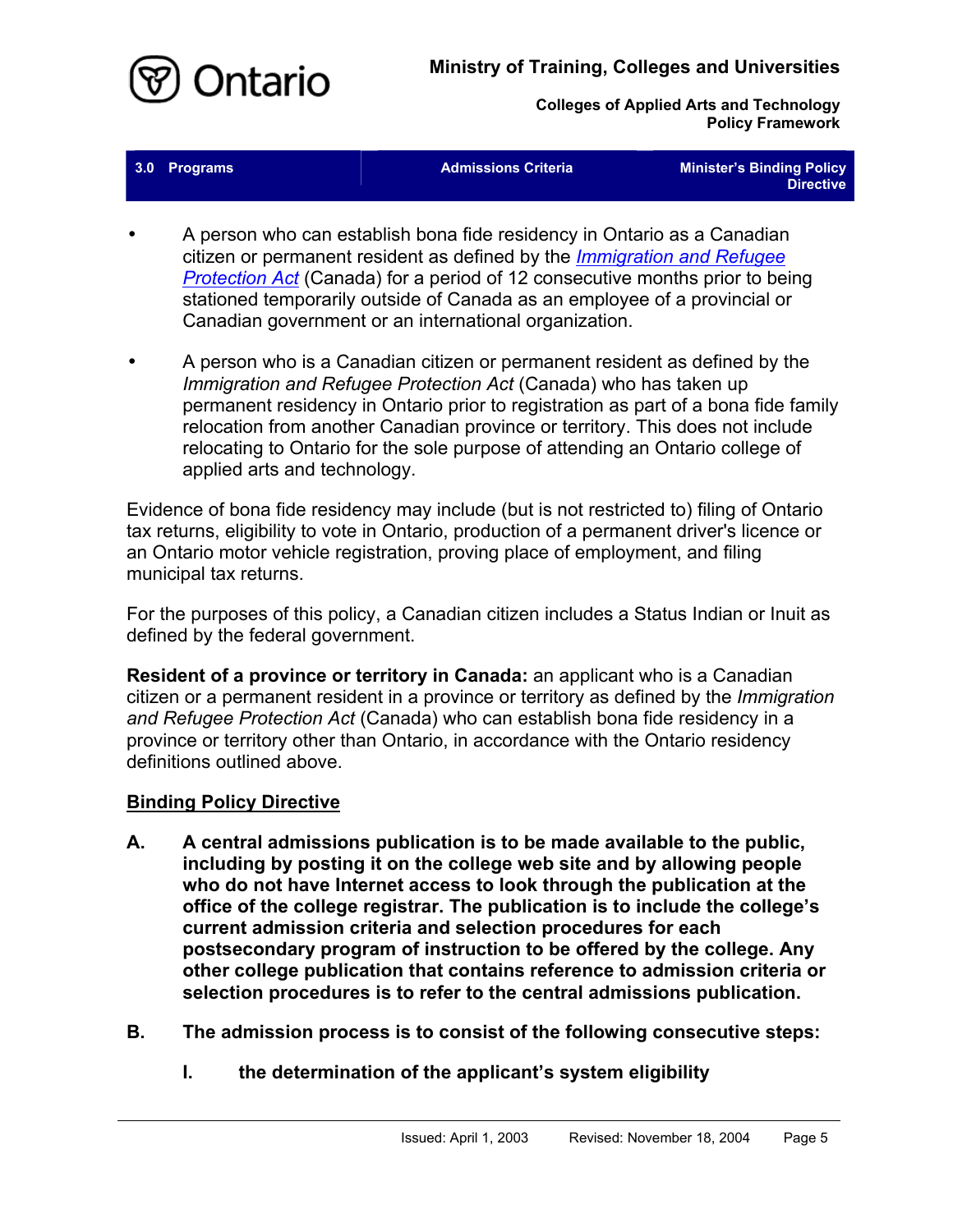

| 3.0 Programs | <b>Admissions Criteria</b> | <b>Minister's Binding Policy</b><br><b>Directive</b> |
|--------------|----------------------------|------------------------------------------------------|
|              |                            |                                                      |

- **II. the determination of the applicant's program eligibility**
- **III. the selection of program-eligible applicants from among those who applied to oversubscribed programs**

## **C. System Eligibility Requirements**

**The system eligibility requirement is to consist of any one of the following:**

- **I. an Ontario Secondary School Diploma (OSSD) or equivalent,**
- **II. mature student status, or**
- **III. any lesser minimum admission requirement established by a college on a program-specific basis.**

#### **Explanatory Note**

An Ontario Secondary School Certificate (OSSC) is considered to be an acceptable admissions requirement for specifically identified Ministry-approved programs.

#### **D. Postsecondary Program of Instruction – Eligibility Requirements**

<span id="page-7-0"></span>**Within the overall framework of the system eligibility requirements described in Section C, program eligibility requirements are to be established that:**

- **I. are program specific;**
- **II. are capable of objective demonstration or measurement and are relevant to the program; and**
- **III. do not include secondary school university preparation courses, or Ontario Academic Courses, with two exceptions as noted below.**

**Collaborative college-university postsecondary programs of instruction governed by joint agreements are not subject to the restrictions on the use of secondary school university preparation or Ontario Academic Courses, where those requirements are specifically stated in the agreement. Non-integrated programs that**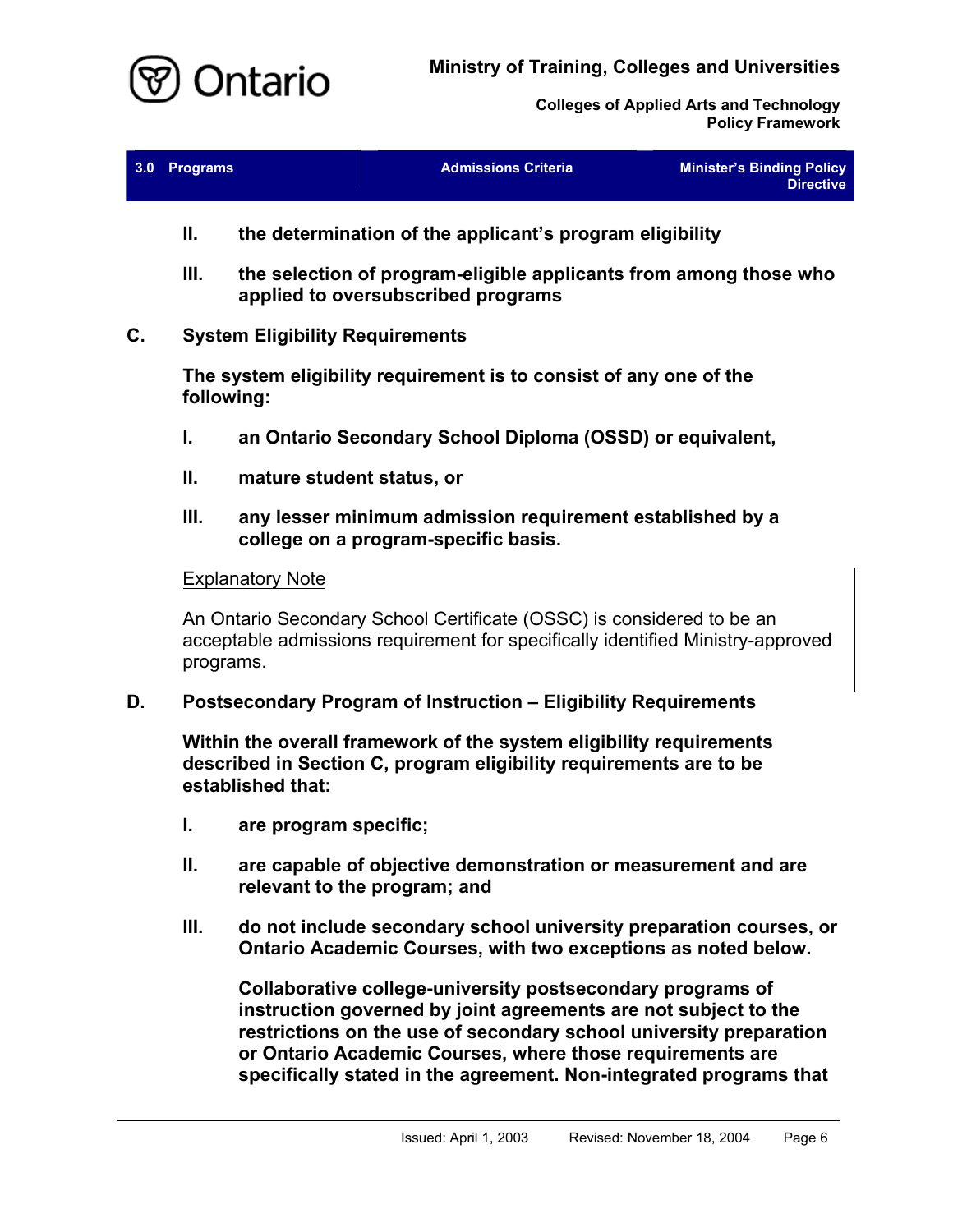

| <b>Admissions Criteria</b> | <b>Minister's Binding Policy</b><br>Directive |
|----------------------------|-----------------------------------------------|
|                            |                                               |

**provide a diploma exit must continue to be accessible to applicants without university preparation or Ontario Academic Courses.** 

**College applied degree programs are not subject to the restrictions on use of secondary school university preparation or Ontario Academic Courses.** 

**In cases where admission requirements for a postsecondary program of instruction at a college are changed in the direction of greater stringency (i.e., added requirements), applicants are to be given a minimum of one year's notice before the change is implemented. To give applicants sufficient time to adequately prepare for entry, 18 months' notice is preferable.** 

**To ensure consistency and to adhere to the destination-based objective of the new secondary school curriculum, the practice of weighting between university (U), university/college (U/C), and college (C) courses in the new curriculum is not appropriate when making admissions decisions.**

- **E. Applicant Selection**
	- **I. Residency Priority**

<span id="page-8-0"></span>**Applicants are to be accepted into oversubscribed programs according to the following order of preference:**

- **a) residents of Ontario**
- **b) residents of provinces and territories in Canada**
- **c) other applicants.**

**See [Exemption Applications](#page-10-0) below.**

**II. Postsecondary Program of Instruction – Specific Selection Criteria**

**If the postsecondary program of instruction continues to be oversubscribed after the application of the residency priority, colleges may introduce program-specific selection criteria. In developing program-specific selection criteria, the following elements are to be considered:**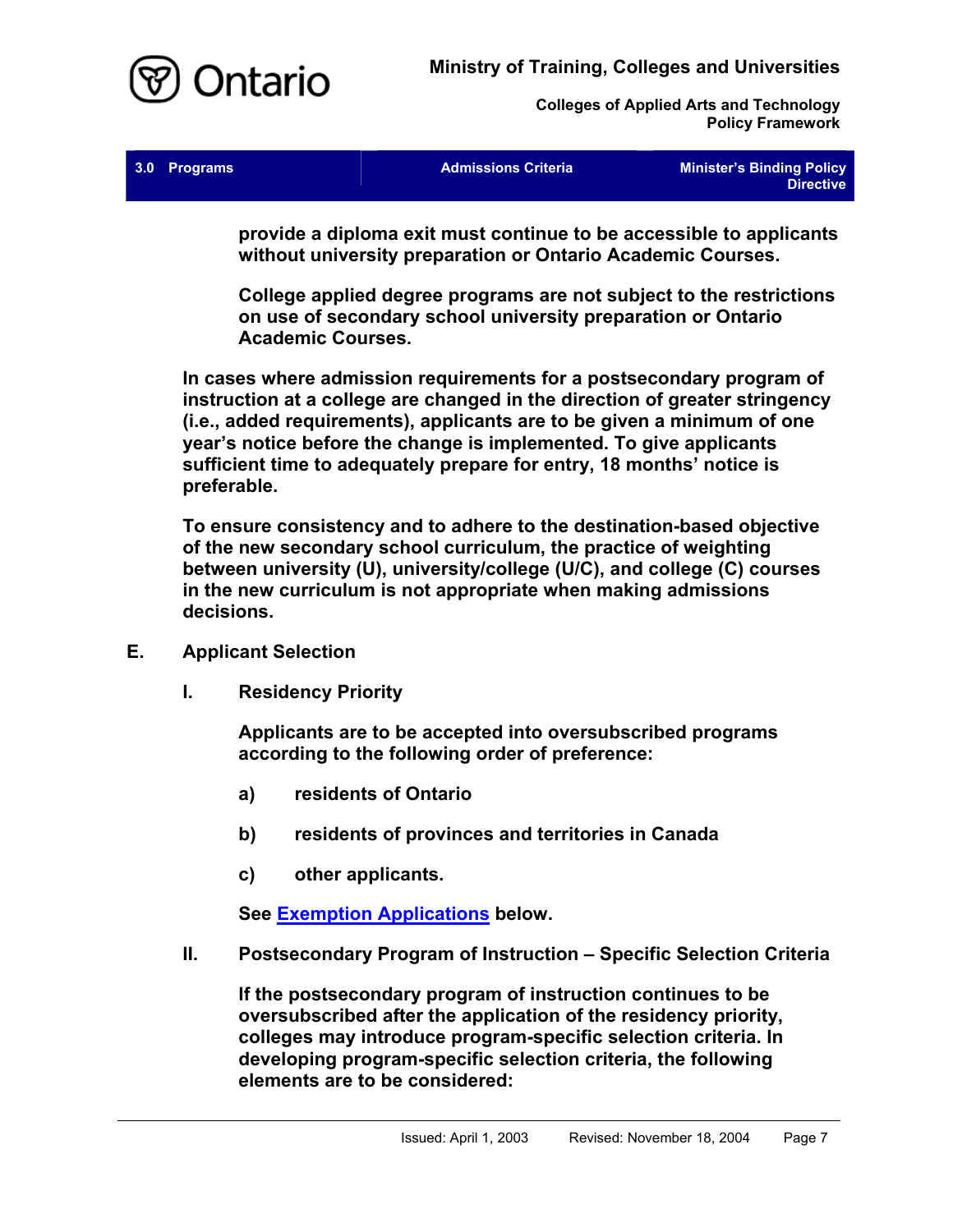

| 3.0 Programs | <b>Admissions Criteria</b> | Minister's Binding Policy<br><b>Directive</b> |
|--------------|----------------------------|-----------------------------------------------|
|              |                            |                                               |

**a) Measurable**

**Applicant selection criteria are to be capable of objective demonstration or measurement and be relevant to the program.**

**The use of interviews as a selection tool is discouraged due to their subjective nature. If interviews are used, colleges are to demonstrate their validity and reliability.**

**b) Evaluation of Secondary School Credits**

**No secondary school university preparation or Ontario Academic Courses are to be required as an applicant selection criterion, except as noted under Section D, [Postsecondary Program of Instruction – Eligibility](#page-7-0) [Requirements.](#page-7-0)**

**c) Random Selection**

**Random selection is not to be used as an applicant selection technique.**

**d) Tests, Interviews, and Mandatory College Visits**

**Where selection criteria include applicant tests, interviews, campus orientation, or other selection tools requiring mandatory college visits, alternative arrangements are to be made available for any applicant who resides outside of normal commuting distance from the college (i.e., 40 kilometres).**

**Colleges should endeavour to minimize an applicant's travel and testing costs, as well as the time required for and duplication related to college pre-admission testing and interviews.**

**e) Waiting Lists**

**Realistic waiting lists are to be established for oversubscribed programs and maintained up to the end of the registration period. A waiting list is to be realistic in relation to the experience of the college and the likelihood of**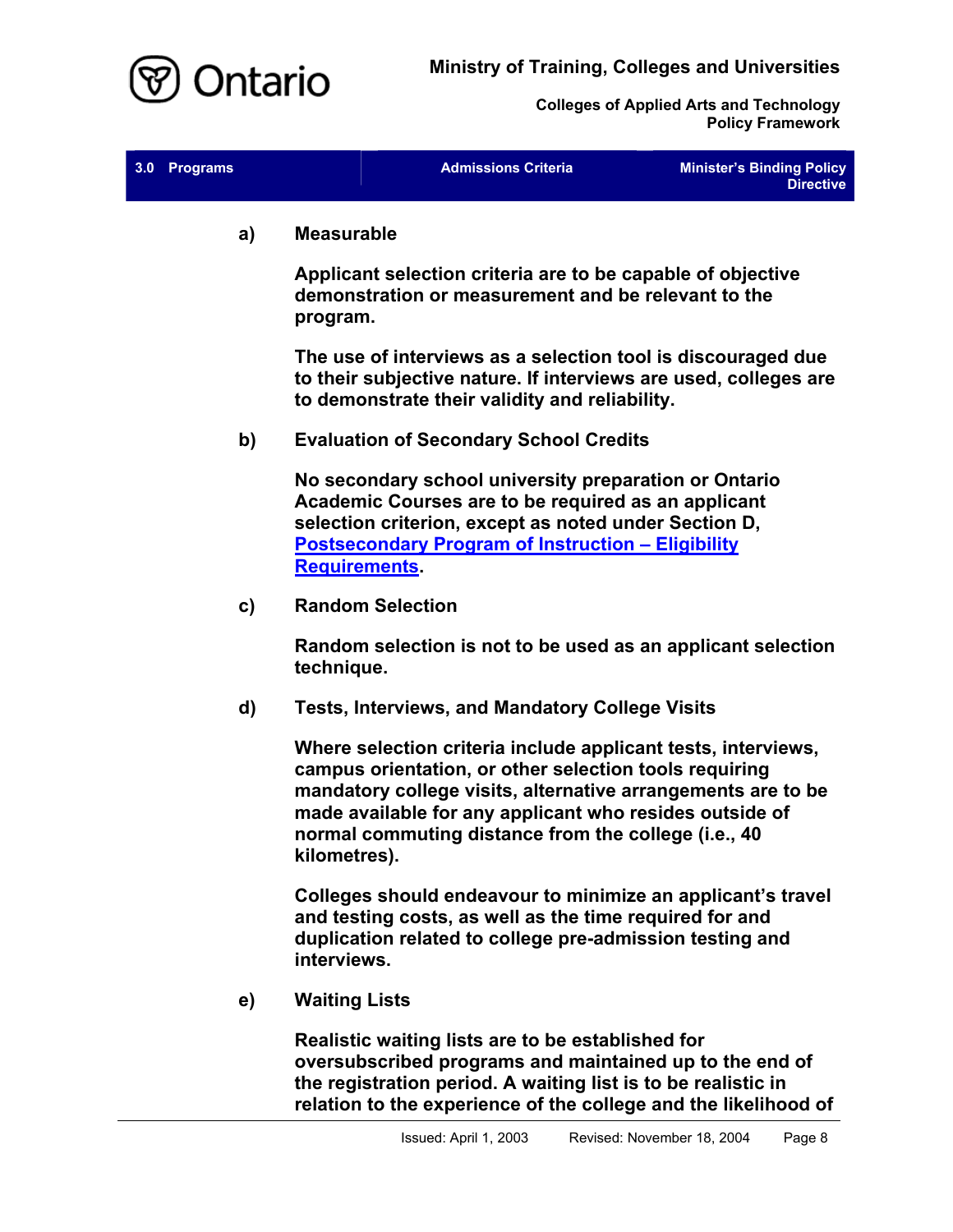

| 3.0 Programs | <b>Admissions Criteria</b> | <b>Minister's Binding Policy</b> |
|--------------|----------------------------|----------------------------------|
|              |                            | <b>Directive</b>                 |

**vacancies occurring after the college has sent out final admission offers.** 

**Applicants are, at their request, to be informed of their relative position on the waiting list as soon as their relative position can reasonably be ascertained. The purpose of waiting lists and their relation to eventual admission is to be explained in the college central admissions publication.** 

- **F. Each college is to have a written admission review process, set out in the college central admissions publication that is to specify both the means by which applicants who are refused admission to a college postsecondary program of instruction can obtain the specific reason for such refusal, and the means by which to request a review of the admissions decision.**
- **G. Articulation agreements between secondary schools and colleges must not result in guaranteed admission. Postsecondary programs of instruction included in articulation agreements must be open to applicants who are enrolled in secondary schools that are not participating in the articulation agreements.**

## <span id="page-10-0"></span>**Exemption Applications**

A college may apply, on a program-specific basis, to the College Admissions Review Committee for exemption from the residency requirements in **[Section E.I](#page-8-0)** of this binding policy directive.

The College Admissions Review Committee considers only the residency-based selection procedures outlined above. To apply for an exemption, colleges are to e-mail requests to the Colleges Branch director at [colleges.branch@](mailto:colleges.branch@ontario.ca)ontario.ca.

## <span id="page-10-1"></span>**Summary of Responsibilities**

## <span id="page-10-2"></span>**Colleges of Applied Arts and Technology**

The college is responsible for:

• Ensuring that a central admissions publication that contains the college's admission criteria and selection procedures on a program-by-program basis is publicly available.